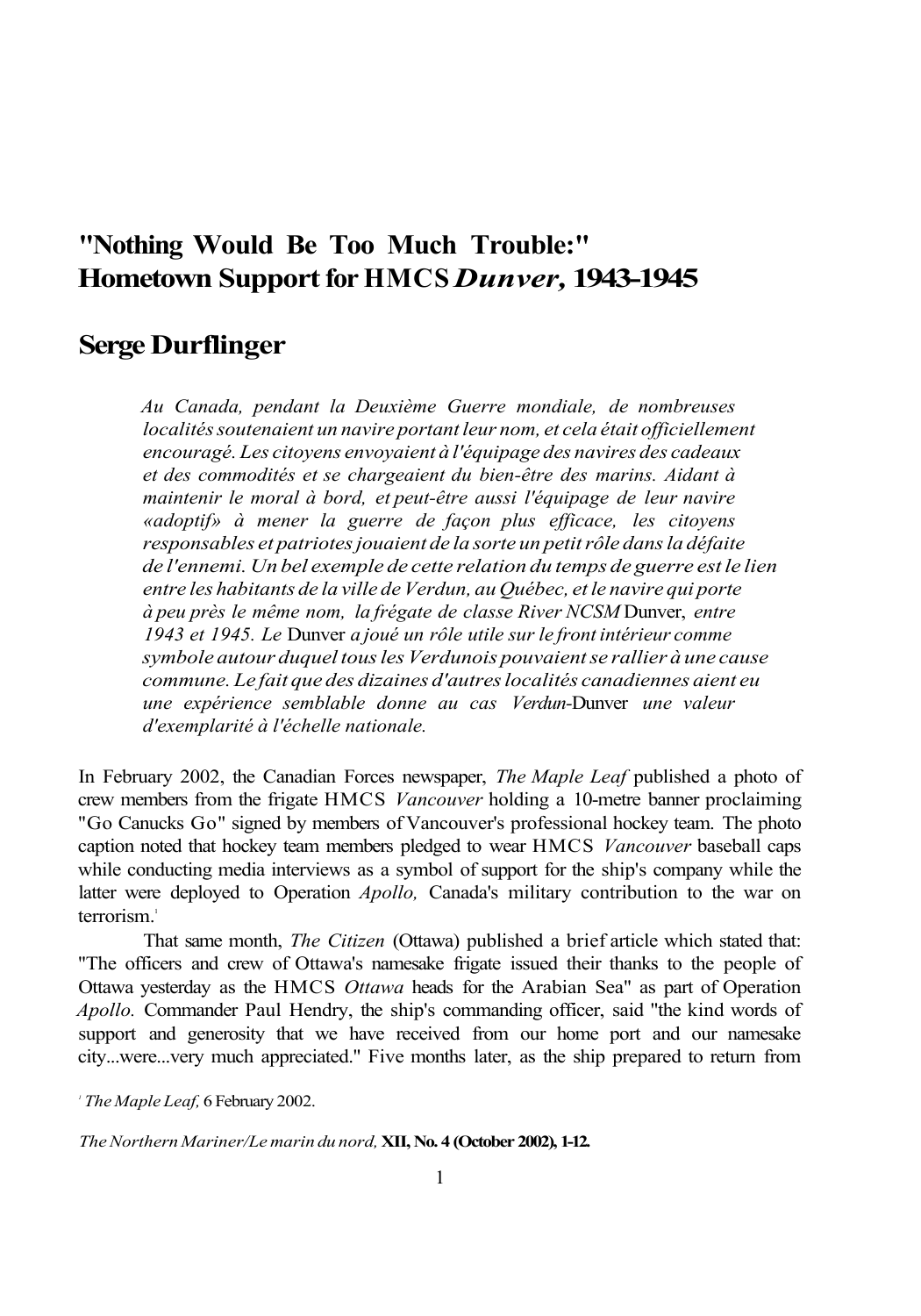its deployment, Commander Hendry wrote a letter published in *The Citizen* on 7 July. In it, he invited the citizens of Ottawa to be "justifiably proud of their ship" then serving in the Gulf of Oman and reminded them that the frigate's passageways were named after streets located in the capital. Re-inforcing the wartime bonds between ship and city, Hendry assured readers that "your ship is out here, and your sailors will do you proud."<sup>2</sup>

The nature of these particular ships' contacts with the cities of Vancouver and Ottawa, facilitated through the navy's Patrol Frigate City Namesake Program, and this kind of local interest in the activities and welfare of a town's namesake warship are strongly reminiscent of earlier practices in Canadian naval history. These relationships were common and officially encouraged activities in Canada during the Second World War. Detailing the nature of such support and the extent to which it benefitted crew members offers insight into some aspects of the shipboard experiences of Canada's sailors at that time. Moreover, this bond enabled the namesake municipality to prosecute the war vicariously through the activities of "its" warship. Carrying a town's name into action established a concrete link between the home front and the battle front and, in supporting the namesake ship with comforts and morale boosts, the townspeople empowered themselves into having a small part to play in defeating the enemy.

A strong example of this wartime symbiosis is the relationship linking the inhabitants and municipal authorities of the City of Verdun, Quebec, with its namesake warship, the River-class frigate HMCS *Dunver* from 1943 to 1945. Because Halifax was the home base from which the sea-going representatives of many Canadian municipalities came to grips with the U-boats, one might say that this "east coast port" served as the front line, and the North Atlantic the main battleground, directly joining many of these towns with the prosecution of the war.

Verdun is a densely-populated, working-class municipality adjacent to the city of Montreal to the southwest. It lies along the shores of the St. Lawrence River and is bounded on the north by a municipal aqueduct, boxing in the city behind water lines. This gives Verdun a sense of isolation, but also a strong sense of community and local identity. Despite being less than three square miles in area, in 1941 Verdun boasted a population of more than 67,000, about fifty-eight percent of whom were English speakers, including a strong minority of British-born immigrants. In fact, the mayor of Verdun for the duration of the war, Edward Wilson, hailed from Burnley, Lancashire. Almost all the remaining population was of French ethnic origin. Verdun was an enormously patriotic city, with more than 7000 of its citizens seeing active service during the Second World War, including more than 1000 in the navy,<sup>3</sup> a very high proportion of sailors from any city. In fact, one might even consider Verdun a "navy town," to the extent this is possible away from the nation's coasts. Accordingly, the naming of a ship in honour of that community seemed guaranteed to generate excitement and pride among Verdunites.

In 1940, Commander Eric S. Brand, RN, suggested in a staff meeting at Naval Service Headquarters (NSHQ) in Ottawa that, despite an apparent willingness on the part of

*<sup>2</sup> The Citizen* (Ottawa), 19 February and 7 July 2002.

<sup>&</sup>lt;sup>3</sup> Recipient file cards of the Mayor's Cigarette Fund, Box A-536, City of Verdun Archives (C VA).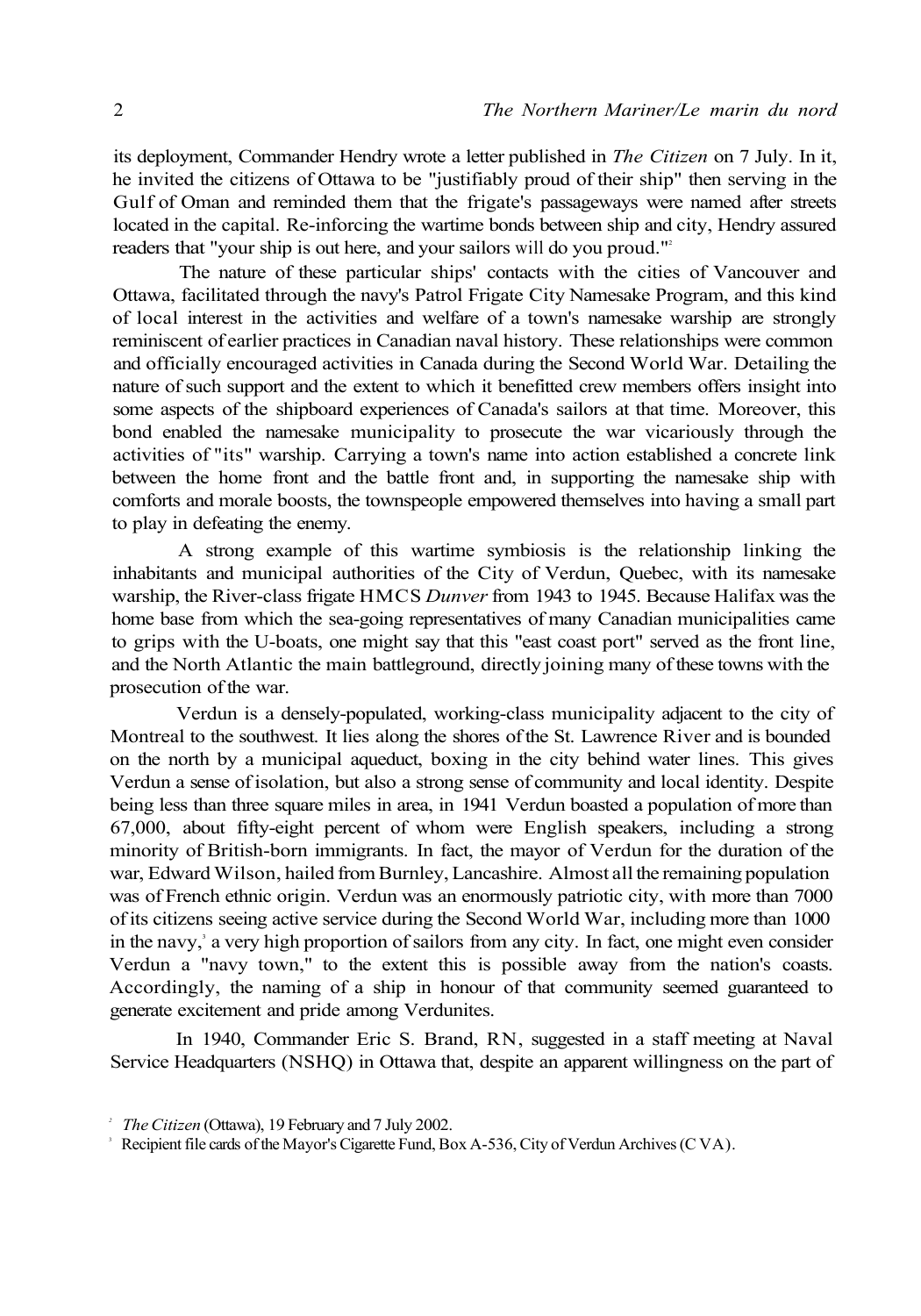the Royal Canadian Navy (RCN) to name its newly-built corvettes after flowers, as was the practice in the Royal Navy, it might be best to name new Canadian warships for towns and cities since "flowers do not knit socks."<sup>4</sup> The obvious implication was that the naming of ships offered the opportunity to link Canadians directly to the naval war while at the same time improving shipboard conditions for sailors. And so, a purposeful and carefully-managed ship-naming policy was born. NSHQ ranked Canadian cities and towns with populations in excess of 2800 to create a list of potential names, although provision was made to allow the naming of ships for smaller communities having demonstrated particular enthusiasm for the war effort.<sup>5</sup> A namesake ship could serve as a prize for the patriotic.

Some complications occasionally arose. For example, a number of important Canadian communities shared names with others in Britain, (e.g., London or Hull) which the Royal Navy had already employed in christening warships. To avoid communications confusion, no repeat names could be accepted among Commonwealth naval forces. Other municipalities had inordinately long or confusing names. For these and other reasons, the navy developed alternative strategies to ensure that as many Canadian towns as possible obtained recognition. With the understanding that the navy would exercise final approval of all names selected, the naval service solicited recommendations from the communities concerned, more than seventy of which were obliged to select alternative names. The selection process frequently resulted in intense interest and involvement at the municipal and popular levels. One recent historian of the naming of Canadian warships has noted that this alternative naming policy, begun in the spring of 1942, was "unique among the navies of the world."<sup>7</sup>

In November 1941, Verdun's member of parliament, Paul-Emile Côté, wrote to the Minister of National Defence for naval Services, Angus L. Macdonald, to inquire about the possibility of naming a warship of the expanding RCN in honour of Verdun. Côté's initiative had been at the instigation of municipal officials. Macdonald responded that, as there was already a ship named *Verdun* in commission with the Royal Navy, it would be impossible to christen a Canadian ship "Verdun."<sup>8</sup> There was strong support in the community for a namesake warship. In September 1942, one Verdun woman wrote the mayor that:

The news this week of the new Minesweeper "Westmount," with a Westmount Officer in command, has prompted me to suggest to you that a similar honour bestowed on Verdun would be a fitting tribute to the patriotism and gallantry of the many men and boys who have gone from our City to serve at sea.<sup>9</sup>

<sup>4</sup> Quoted in David J. Freeman, *Canadian Warship Names,* (St. Catharines, Ontario: Vanwell, 2000), 89. *5 Ibid.,90&n<\* 137.

*<sup>6</sup> Ibid.,* 90 and 292.

*<sup>7</sup> Ibid.,* 90.

<sup>8</sup> Reference to Côté's letter of 13 November 1941 is made in a press release from the Directorate of Naval Information published in *Le Devoir* (Montreal), 11 May 1943. The destroyer HMS *Verdun* was named for the Great War battle, not the Canadian city.

<sup>9</sup> Mrs. S. Pierce to Wilson, 20 September 1942, Box A-331, file 7, CVA.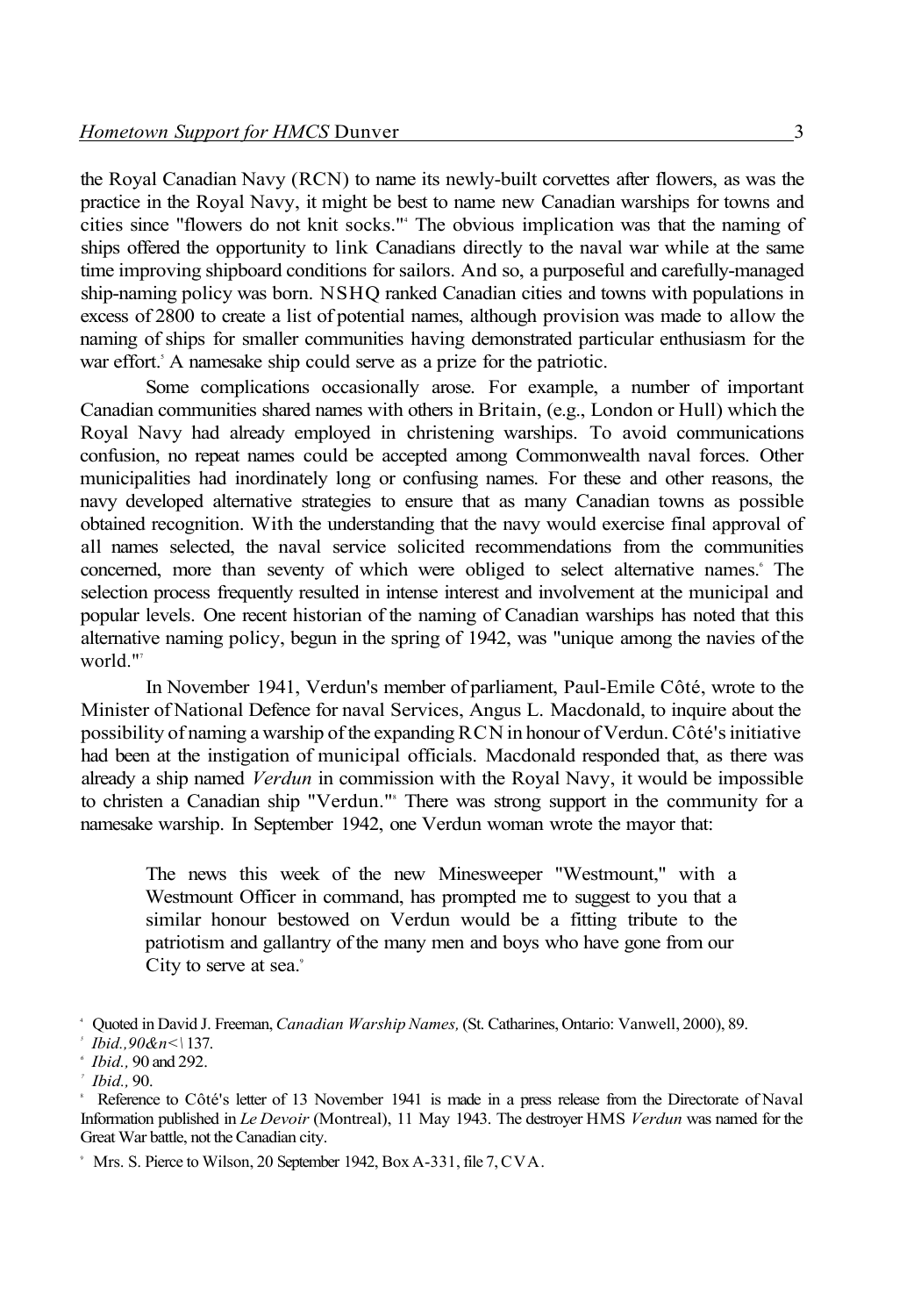The fact that smaller, but wealthier, nearby municipalities were making headlines in this manner encouraged Verdunites to seek equal publicity for their city's patriotic efforts and military exploits. The day before Pierce wrote her letter, news was released that a Verdun sailor, Able Seaman Michael Scullion, of the destroyer HMCS *Assiniboine,* had fired the shell which fatally crippled the German submarine *U-210* during a lengthy running battle in the North Atlantic the previous month. Scullion's name was on everyone's lips in Verdun and the city's huge contribution to the ranks of the RCN was highlighted as never before.<sup>10</sup> Mrs. Pierce was to get her wish.

Co-incidentally, at about the same time as she wrote her letter, NSHQ informed Mayor Wilson that "in view of the importance of your City in the Dominion of Canada", the navy had decided to name for the City of Verdun one of its new class of frigates then under construction at Davie Shipbuilding in Quebec City. Reminded of the impossibility of using the name "Verdun," Wilson was asked to despatch three alternative names of "local significance" to NSHQ."

Wilson, a successful wartime consensus builder, was anxious to involve the entire community in every local patriotic undertaking. Consequently, he initiated a city-wide contest to select the three names requested by the navy. Organized by the city and administered by the local English-language weekly, *The Guardian,* the contest offered a first prize of five dollars and was open to all Verdunites "irrespective of national origin, religious belief, sex or age", wording which suggests Wilson's desire to unite Verdunites across linguistic lines in this particular effort.<sup>12</sup> But the mayor's attempt to involve both linguistic communities in choosing the warship's name failed. The vast majority of the more than 150 contest submissions came from English-speaking Verdunites, which is hardly surprising given *The Guardian's* management of the contest. Despite this, the contest had popular appeal. Nearly Iwo-thirds of respondents were female, and only a handful were children. Many of the contest participants mentioned Verdun's patriotic zeal and their views that all Verdunites were united behind the war effort. The citizens selected as their first choice "Beurling", in honour of Pilot Officer George Beurling, the Verdun fighter ace who had gained international fame that summer for his remarkable combat record over Malta. The second choice was "Crawford," the surname of one of Verdun's founders, and the third suggestion was "Dunver," which was simply the interposition of the two syllables in the word "Verdun." The city forwarded these preferences to NSHQ in November 1942.<sup>13</sup>

Of the city's choices, "Dunver" was the only one found suitable by NSHQ, given

*<sup>10</sup> The Guardian* (Verdun), 25 September and 9 October 1942.

<sup>11</sup> Paymaster Lieutenant Commander Robert Pennington, Secretary, Naval Board, to Wilson, 10 September, 1942, Box A-331, file 7, *"Guerre 1939-1948 etHM.C.S. Dunver"* CVA. A similar situation occurred at almost exactly the same time in Edmonton, for which city a ship could not be named due to the similarity in names with Edmundston, the name of a ship already in service with the RCN. See Bruce Ibsen, "A Name if Necessary, But Not Necessarily a Name: Why there was no H.M.C.S. *Edmonton,"* in Kenneth W. Tingley, ed., *For King and Country: Alberta in the Second World War,* (Edmonton, 1995), 139-141.

*<sup>12</sup> The Guardian,* 25 September 1942.

<sup>&</sup>lt;sup>13</sup> "Competition to name a Canadian Warship in Honor of Verdun" (list of contest results); Wilson to Pennington, 3 November 1942, Box A-331, file 7, CVA.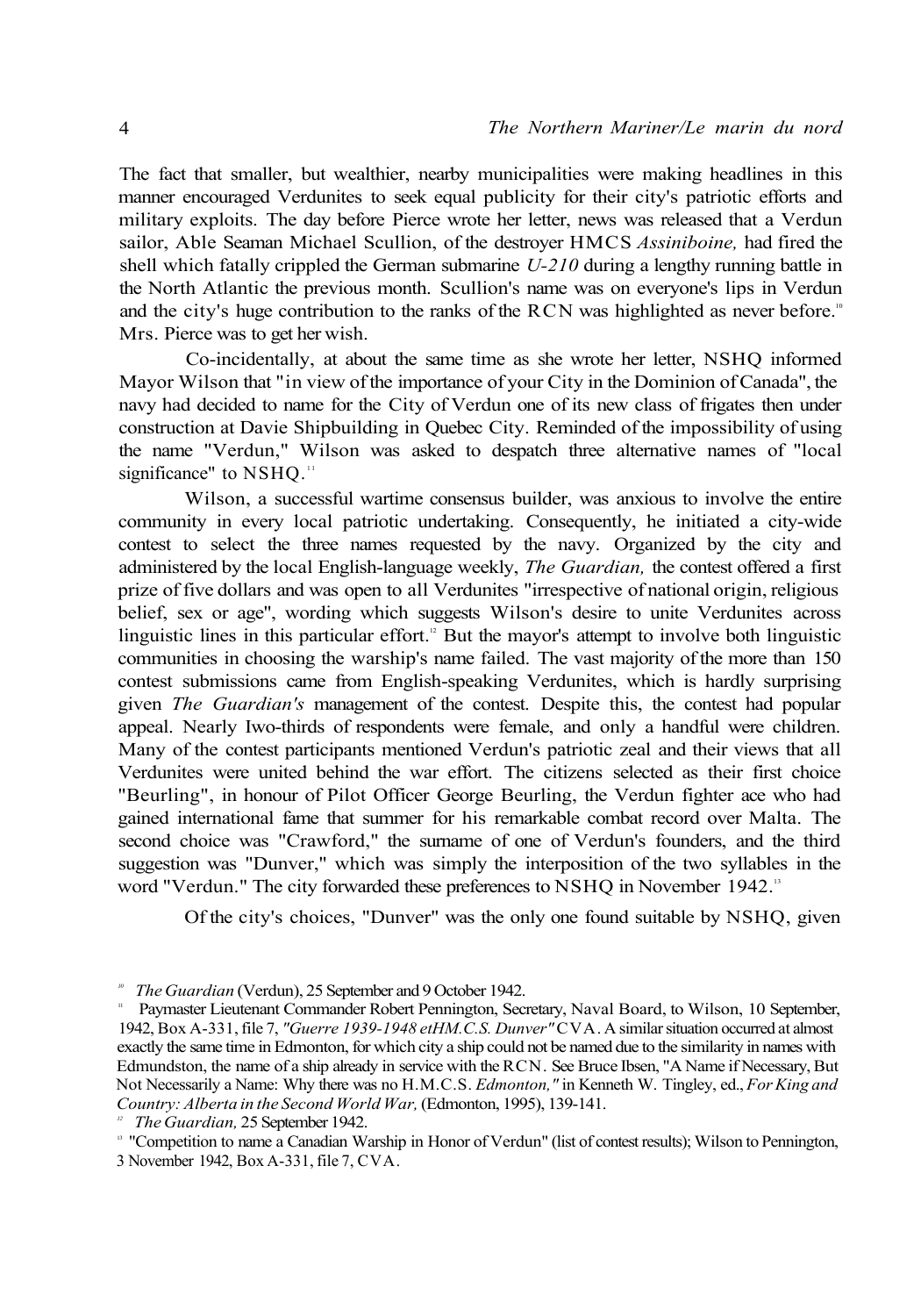the navy's policy of not considering names of individuals.<sup>14</sup> On 29 June 1943, Verdun municipal officials warmly received *Dunver's* first commanding officer, Lieutenant Commander William Woods, RCNR, a Verdunite, interestingly enough, in company with his Executive Officer, Lieutenant André Marcil, RCNVR.<sup>15</sup>

The frigate's crew at first appeared to pay scant attention to the ship's unusual name, the only one in the fleet mixing syllables in this way. One *Dunver* rating has recalled that while "most of the crew were aware of the origin of the name...at that time everyone was more interested in the ship itself and the job to be done."<sup>16</sup> On the other hand, another crewman recalled: "officers and senior ratings made everyone aware of how [the] name came about [as a] morale booster" and the crew seemed "very proud" to represent Verdun. Another rating aboard *Dunver* has remembered "I don't think 'Dunver' inspired as much pride as 'Verdun' would have, or any other city with its proper name."<sup>17</sup>

The frigate was officially commissioned at Quebec City on 11 September 1943. Wilson had hoped to have the commissioning ceremony moved to Montreal and the event called 'Verdun Day,' "so that as many of our people as wish to attend may see 'their own frigate.'" Despite the desire of the ship's officers to proceed to Montreal for the commissioning, the Navy could not agree, citing the delay this would entail in sending the ship on operations, the expense involved in moving the ship, and the fact that this kind of precedent simply had to be avoided.<sup>18</sup> It apparently did not matter to Verdunites; they had their own fighting ship and with it a new focus for their prodigious patriotic energies.

As early as April 1943, Macdonald had invited the City of Verdun, or local voluntary groups, to "adopt" *Dunver* by despatching comforts to the men serving aboard. He noted that adoption by a community "has been found to be very advantageous in keeping up the morale of ships' crews."<sup>9</sup> In Verdun, the Women's Volunteer Reserve Corps (WVRC), a patriotic, uniformed, but unofficial auxiliary service, was the first group to respond to City Hall's solicitations for assistance in adopting the frigate and its crew. By June, its members had begun "knitting for the men."<sup>20</sup> In September, although denying the city a 'Verdun Day,' NSHQ still took pains to note "the excellent contribution of men Verdun has made to the Naval Service... [and] the fine spirit of co-operation that each of your citizens has shown

<sup>&</sup>lt;sup>14</sup> Macdonald to Wilson, 10 April 1943, Box A-331, file 7, CVA.

<sup>15</sup> Photograph with caption, Box A-242, file 35, CVA; *"Livre d'Or des Visiteurs, Ville de Verdun".* In addition to *Westmount,* mentioned above, the frigate *Beacon Hill,* named for Victoria, also had a citizen from its namesake community in command. Rick James, "The West Coast's Very Own Frigate", *Argonauta,* Volume XI, No. 1, January 1994,18.

<sup>&</sup>lt;sup>16</sup> Robert Bruce to author, March 1994.

<sup>&</sup>lt;sup>17</sup> A. Keith Givens to author, June 1994; Clifford Biggar to author, June 1994.

<sup>&</sup>lt;sup>18</sup> Wilson to Captain J.E. Oland, Naval-Officer-in-Charge (NOIC), Montreal, 24 August 1943, Box A-331, file 7, CVA; Oland to Paymaster Commander Joseph Jeffrey, Secretary, Naval Board, 27 August 1943, RG 24, Volume 5836, file NS8000 - 381/12, National Archives of Canada (NAC). Lieutenant André Marcil, for Lieutenant Commander Woods, to Wilson, 13 September 1943, Box A-331, file 7, CVA. On the other hand, the City of Westmount was able to arrange for just such a day for the minesweeper named in its honour the year before.

<sup>19</sup> Macdonald to Wilson, 10 April 1943, Box A-331, file 7, CVA.

<sup>&</sup>lt;sup>20</sup> Captain Helen Curwood, Acting Commandant, WVRC, to Burgess, 21 June 1943, Box A-331, file 7, CVA.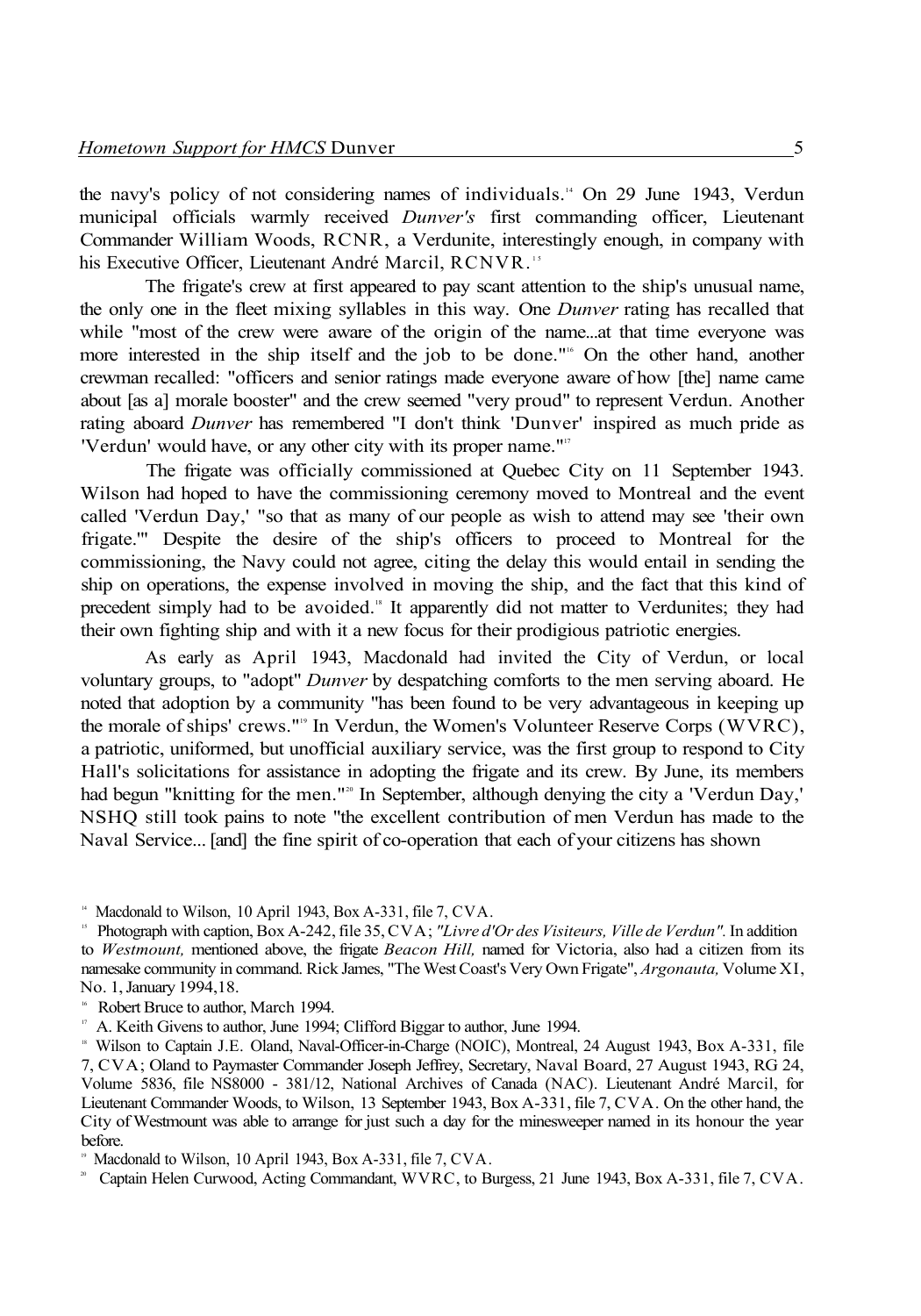

HMCS *Dunver,* commissioned in 1943.

from time to time in improving the morale of our Officers and men."<sup>21</sup> Already, the ties between community and namesake were close and increasing.

In developing such a relationship, Verdunites were joining a national trend of benefit to Canadian sailors and townsfolk alike. The experiences of various Imperial Order Daughters of the Empire (IODE) chapters across Canada in adopting ships had demonstrated, in the words of the IODE, that "the interest created by this contact is very great and the civilian group becomes very concerned for the welfare of the men and learnfs] a great deal of the hardships which have to be endured to safeguard the life-lines of our Empire."<sup>22</sup> Adopting a ship improved wartime community spirit and heightened a sense of civic participation in the war.

The first letter sent to Mayor Wilson from *Dunver* came from Marcil, the Executive Officer, two days after commissioning. It stated that "[t]he officers and men are unanimously proud to man this ship that carries Verdun's name to sea and wish to express their gratitude for the interest and kindness that you and your citizens have shown them." Marcil also invited Wilson to join the ship at Quebec, so that the mayor could tour the ship and take "a short sea trip lasting a few hours."<sup>23</sup>

<sup>21</sup> Jeffrey to Wilson, 9 September 1943, Box A-331, file 7, CVA.

<sup>22</sup> Mrs. H.S. Angus, IODE National War Service Convenor, Toronto, to Mrs. R.M. Buchanan, IODE Provincial War Service Convenor, Saskatoon, 15 March 1943, MG 28 117, Volume 23, file 1, "Adoption of Ships," NAC. <sup>23</sup> Lieutenant André Marcil, for Lieutenant Commander Woods, to Wilson, 13 September 1943, Box A-331, file

<sup>7,</sup> CVA. No evidence has been found that Wilson accepted the invitation.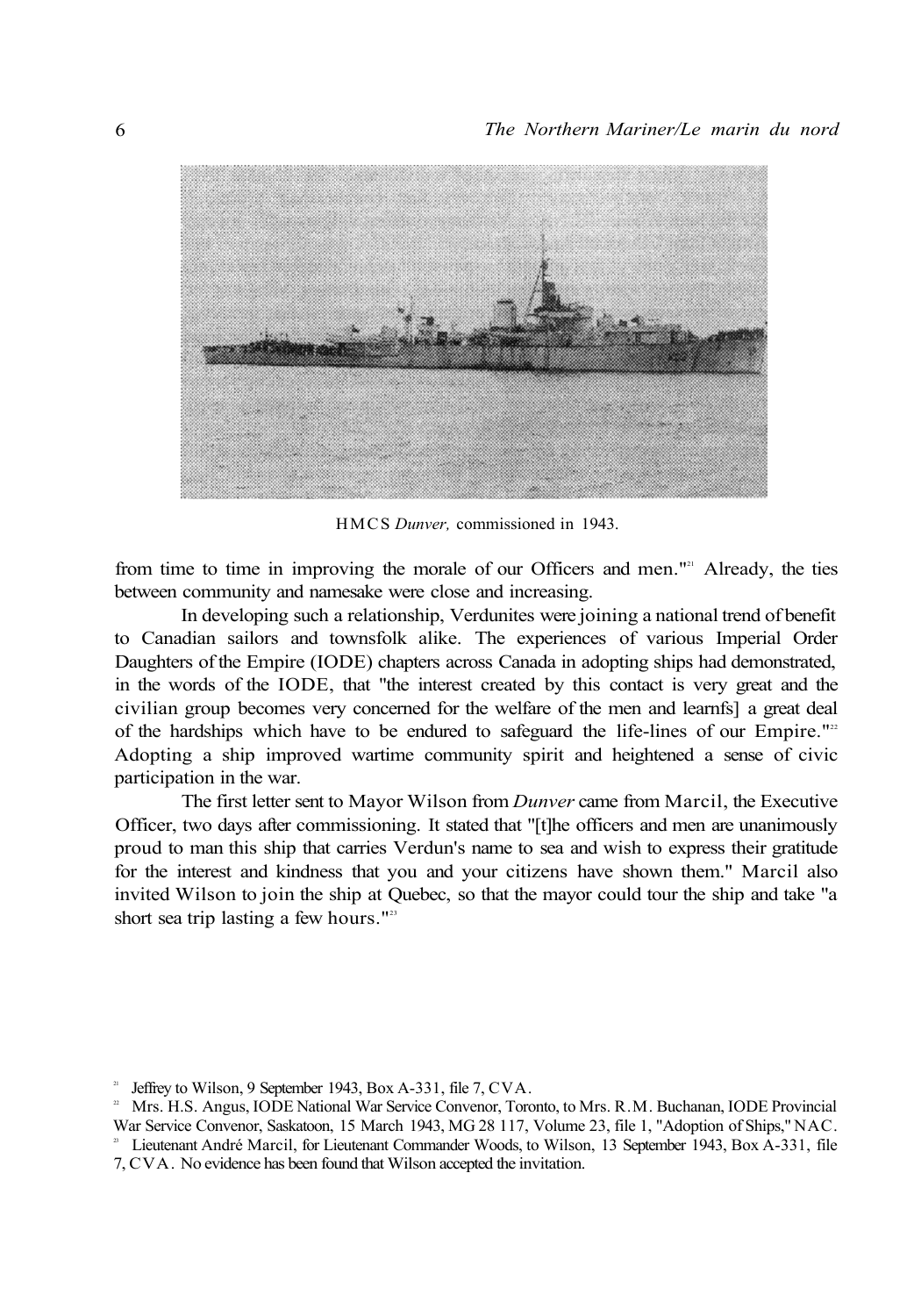## *Hometown Support for HMCS* Dunver

Less than two weeks later, Marcil and Woods, the commanding officer, were the guests of honour at a large public dance and reception held in Verdun in their honour. Local of the WVRC. The event was held in a local community centre and was very well attended



Advertisement appearing in *The Guardian* (Verdun) 17 September 1943.

politicians from all levels of government, municipal officials, prominent citizens, and the NOIC Montreal, Captain J.E. Oland, RCN, attended the dance, as did officers and members by Verdunites, who paid fifty cents each to be present. *The Guardian* referred to the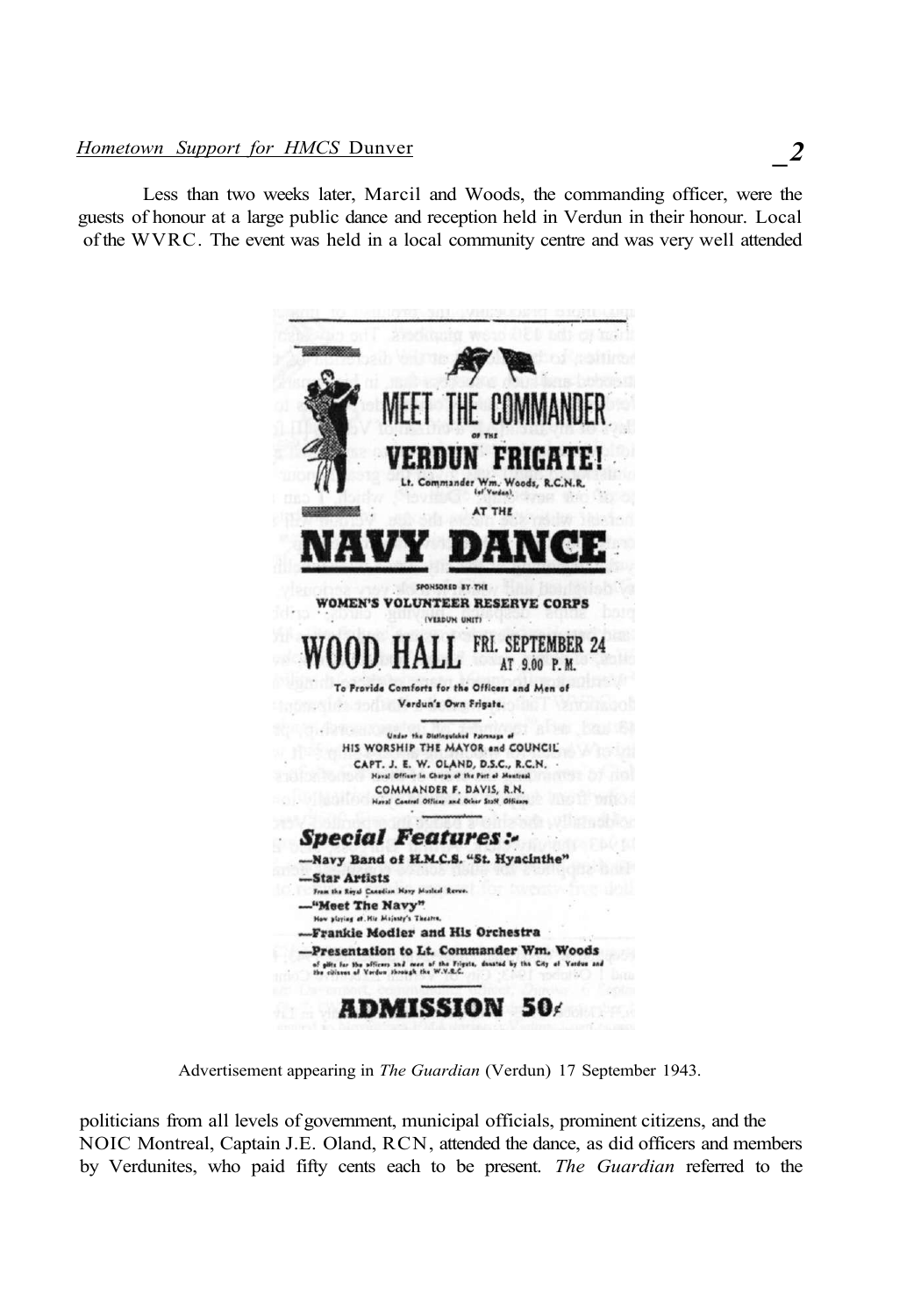gathering as "one of the largest of its kind ever held in Verdun" and noted that with more than 100 sailors serving in the Montreal area in attendance, "the dance floor [was] literally covered to capacity during the entire evening". The WVRC was the principal organizer of the event and used the proceeds from the dance to purchase comforts for the crewmen of "Verdun's own frigate." Wilson provided Woods with a framed portrait of the King for the officers' wardroom and, more practically, the promise of immediate delivery of 40,000 cigarettes for distribution to the 130 crew members. The city also contributed \$100 for the purchase of other amenities, to be selected at the discretion of the ship's officers.<sup>24</sup> The evening was so well attended and such a success that, in his remarks expressing appreciation for the kindness of Verdunites, Lieutenant Commander Woods told the gathering: "this is one of the very great days of my life... [A] s a citizen of Verdun [I] feel proud to live in... such a truly loyal and patriotic community." He went on to say: "Just a few days ago, your own ship was actually commissioned and I was given the great honour to command her. We are all proud of the name of our new ship, 'Dunver', which, I can assure you, will give an excellent account of herself when she meets the foe. Verdun will always have reason to be proud of her own warcraft and of the gallant crew aboard the ship."<sup>25</sup>

This was only the beginning of the city's role in channelling comforts to *Dunver*  a role in which the city delighted and which it took very seriously. The navy suggested that groups having adopted ships despatch playing cards, cribbage boards, magazine subscriptions, radios and batteries, electric toasters, and clothes irons. But Canadians most commonly sent cigarettes, clothing, razor blades and toiletries, sweets, gramophones, and sporting equipment.<sup>26</sup> Verdunites, too, sent many of these things and more, all paid for by local collections and donations. The city mailed a further shipment of 40,000 cigarettes just before Christmas 1943 and, as a reminder of its sponsorship, presented *Dunver* with an official crest of the City of Verdun for mounting aboard ship.<sup>27</sup> It was duly displayed for the duration and, in addition to reminding the crew of their benefactors, it served the purpose of allowing the official home front support structure symbolically to accompany the ship into the war zone. Not coincidentally, the ship's badge incorporated Verdun's crest.

In the fall of 1943, the city clerk, Arthur Burgess, also British born, attempted without success - to find suppliers for such scarce consumer items as irons and a washing

Re: Verdun Frigate Reception at Wood Hall Friday 24th September 1943, Box A-331, file 7, CVA; *The Guardian,* 17 September and 1 October 1943; City of Verdun Executive Committee Minutes, 14 September 1943.

<sup>&</sup>lt;sup>25</sup> Quoted in *The Guardian*, 1 October 1943. Born into a seafaring family in Liverpool in 1899, Woods was a Great War veteran and master of merchant vessels in the interwar period. He moved to Verdun in 1930. *The Guardian,* 15 June 1944. Woods was awarded an OBE in the King's New Year's Honour List in January 1944, an award which brought great pride to Verdun. *The Guardian,* 6 January and 13 January 1944; Burgess to Woods, 19 January 1944, Box A-242, file 35, CVA.

<sup>26</sup> Lieutenant Gordon K. Daley, Directorate of Special Services, NSHQ, to Mrs. H.S. Angus, IODE, 19 May 1943, MG 28 117, Volume 23, file 1, "Adoption of Ships", NAC.

<sup>27</sup>List of articles sent to the crew of H.M.C.S. *Dunver* since the adoption of this ship by the citizens of the City of Verdun," 17 March 1945, Box A-331, file 7, CVA; Wilson to Woods, 24 September 1943 and René Patenaude, Secretary, Mayor's Cigarette Fund, to Woods, 21 December 1943, Box A-348, CVA.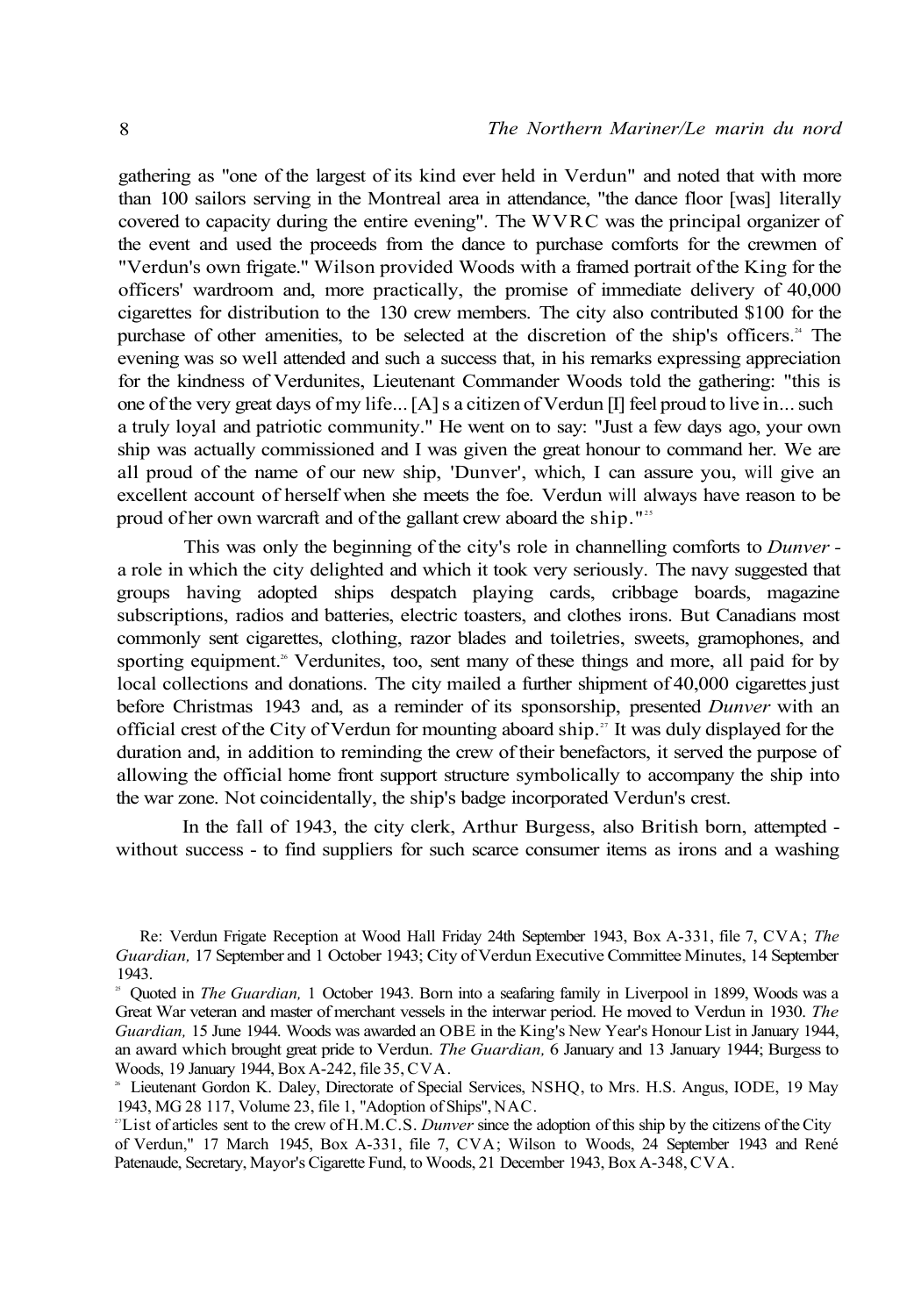

Dunver's crest incorporated that of the City of Verdun: a beaver superimposed on a maple leaf.

with the community.

machine which the city sought to send to *Dunver.*  The intervention of the Naval-Officer-in-Charge, Quebec was required to locate a washing machine in October, but irons proved simply impossible to procure. In April 1944, a second washing machine was ordered for the ship and Burgess wrote Woods "nothing would be too much trouble for us".<sup>28</sup> The Women's Volunteer Reserve Corps raised through subscriptions in the community the nearly \$300 necessary to pay for the washing machines. With the Verdun Salvage Committee, the WVRC also boutght a paino and sent it to the ship in September 1944.<sup>29</sup> While the city did not directly pay for many of these goods, it organized or facilitated sponsorship activities and acted as the official clearing house for *Dunver-*related correspondence and information. For their part, *Dunver's* crew also viewed City Hall as the official point of contact

In December 1944, the frigate's new commander, Lieutenant William Davenport, who had officially succeeded Woods in August 1944, wrote both Wilson and Burgess to inquire about the possibility of obtaining a 16mm film projector for *Dunver,* a very expensive item. Despite previous fund-raising by the WVRC, however, there were insufficient funds to purchase the projector for *Dunver*<sup>30</sup> But, in response to Davenport's pre-Christmas appeal, the mayor approached several selected Verdun community groups, such as the local branches of the Canadian Legion and the Lion's Club, and some wealthier merchants and businesses, for patriotic donations of about twenty-five dollars each. By the end of January 1945, a new \$600 film projector had been ordered by the city for despatch to *Dunver.* Merchants remained one of Verdun's few sources of substantial and ready funding and civic-minded community leaders often responded with speedy wartime charity. It was difficult for them to refuse a public request for twenty-five dollars from the mayor.<sup>31</sup>

<sup>28</sup> Captain L.J.M. Gauvreau, RCN, NOIC Quebec, to Burgess, 8 October 1943; Burgess to Woods, 18 April 1944, BoxA-331,file7,CVA.

<sup>29</sup> Wilson to Lieutenant William Davenport, commanding officer, *Dunver,* 6 September 1944 and reply, 29 November 1944, Box A-331, file 7, CVA. Davenport visited Verdun in September 1944 and again in January 1945 while Lieutenant Marcil visited in November 1944 during a Victory Loan campaign. The City of Victoria also provided *Beacon Hill* with two washing machines and a piano and was even able to procure for its ship some toasters and irons. James, "The West Coast's Very Own Frigate," 18.

*<sup>30</sup> The Guardian,* 21 December 1944.

<sup>&</sup>lt;sup>31</sup> The projector was not actually received aboard ship until 5 April 1945, the first movie being shown two days later. Acting Commander St. Clair Balfour, RCNVR, to Wilson, 7 April 1945, Box A-331, file 7, CVA; *The Gazette* (Montreal), 23 January 1945; Burgess to Verdun city manager JR. French, 6 February 1945, Box A-331, file 7, CVA. In 1945, the city established a Special Fund *iot Dunver.* Following the ship's decommissioning, the remaining \$211 was turned over to the Mayor's Cigarette Fund. Council Minutes, 21 October 1946.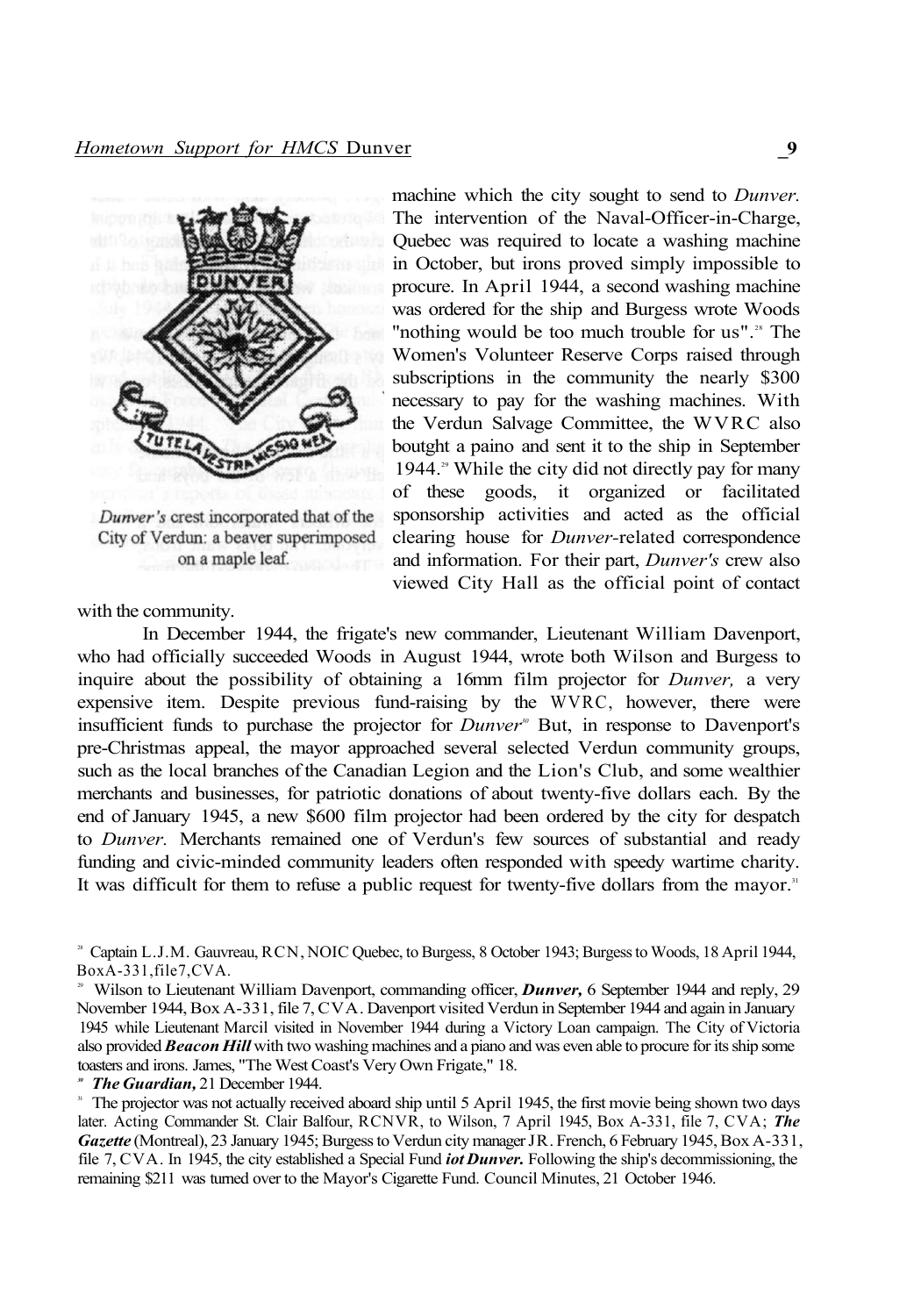Verdun's bilingual weekly newspaper, *The Messenger,* proudly, and with some validity, asserted that *Dunver* was "under Verdun's very special protection."<sup>22</sup> The sailors appreciated the gifts, as one former crewman recalled: "we knew the citizens were thinking of 'their ship' and trying to make the crew happy. [The] washing machine was a big thing and it had lots of 'washing time.'" He went on to state that "smokes, woolen goods, and candy bars were always nice to receive."<sup>33</sup>

On one occasion, two Verdunites stationed in Halifax visited *Dunver* and experienced first-hand the crew's gratitude for the city's thoughtfulness. In July 1944, Wren Jean Nugent, wrote her mother that she had boarded the frigate several times, once with fellow Verdunite Wren Violet Drummond.

Lieutenant Pearce showed me about the ship a little and then I met a home boy who finished the tour with me. I chatted with a few of the boys and officers and had supper with them...

Verdun has contributed a rug to the officers' wardroom and a washing machine which is a godsend for everyone. The boys want irons, and the officers request a phonograph-radio...They also expressed the hope they might get a piano in due time.

I was requested to give this information to the "Guardian" so that citizens will know that the officers and ratings of their namesake ship really appreciate what is being done for them and that they like the ship very much.<sup>34</sup>

The feelings between sailor and citizen were clearly reciprocal. Information for this study was obtained from fifteen former crewmen, none of whom was originally from Verdun. All were aware that their ship was named in honour of Verdun and ten recalled with appreciation gifts and comforts sent to the ship by the city. They were unanimous in describing *Dunver*  as a "happy ship," one of which they were proud." The generosity of Verdunites could only have enhanced this sense of camaraderie.

*Dunver's* involvement in naval operations not surprisingly elicited very strong interest in Verdun. Burgess, the city clerk, wrote NSHQ in 1944 seeking information on *Dunver* which might be suitable for local dissemination, only to be advised that no such

*<sup>32</sup> The Messenger,* 21 December 1944.

<sup>&</sup>lt;sup>33</sup> Walter Finlay to author, April 1994.

<sup>34</sup> Jean Nugent to Mrs. Bella Nugent, no date cited, quoted in *The Guardian,* 27 July 1944.

<sup>&</sup>lt;sup>35</sup> The fifteen respondents who answered a questionnaire regarding their service in *Dunver* were St. Clair Balfour, Clifford Biggar, Robert Bruce, C.C. Chapman, John Croal, Frank Dion, Walter Finlay, A. Keith Givens, Albert Jackson, D.P. Keller, Walter Mitham, Clifford Quince, John Seale, Harry Speed, and D.C. Walsh. Three other men sent photos only: Douglas Earish, Gordon Hill, and E.L. Taylor. Keller wrote to the author on 12 June 1994 that "I was on board from September 11, 1943 to May 30, 1945 and as the manager of the ship's canteen I met most everyone and recall the crew as happy." Of the twelve correspondents who actually served under Woods, all had fond memories of his stint as commander and remember him as an able captain.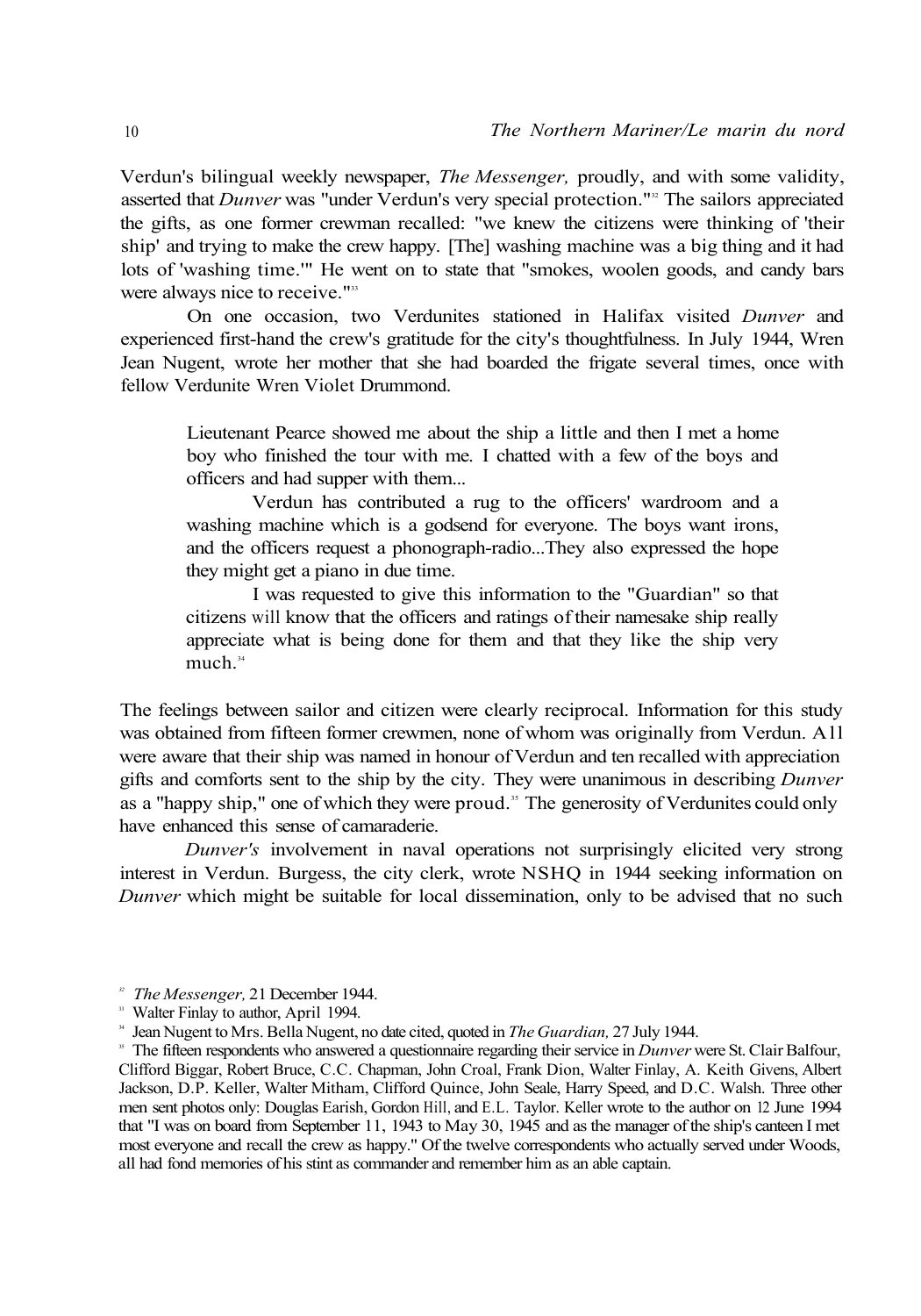details could be released publicly.<sup>36</sup> In October 1944, *The Guardian* reported with obvious disappointment that "little has been heard about the frigate "Dunver" since the day she was commissioned... "<sup>37</sup> But the ship was hardly inactive, as Verdunites would soon learn.

That month, Ottawa released the news that *Dunver* had led the escort group which shepherded what would prove the largest convoy of the war, totalling 167 ships, to Britain in July 1944. "Verdun has been honoured by the choice of the "Dunver" as "flag ship" of the covering naval force," crowed *The Guardian,* even though the selection of *Dunver* for this task clearly had nothing whatever to do with the city of Verdun.<sup>38</sup> In February 1945, Dunver shared public credit with the frigate HMCS *Hespeler* and a Sunderland flying boat from the Royal Air Force's Coastal Command for the sinking of the German submarine U-484 in September 1944. "The City of Verdun has cause for rejoicing today," wrote *The Montreal Daily Star,* while *The Guardian* gushed out the news on the front page of its next edition.<sup>39</sup> Every favourable reference to *Dunver* in the press brought pride to Verdun. Copies of *The Guardian's* reports of these incidents found their way to the ship and were proudly posted on bulletin boards. The crew were well aware that their actions were keenly followed in Verdun<sup>40</sup>

Curiously, there existed a widespread misconception on the home front that Verdunites made up the majority *ofDunver's* crew and this fallacy was often repeated in the Verdun and Montreal press. As early as October 1943, *The Gazette* (Montreal) reported that "most" of the crew were Verdunites. "Many of the officers, non-commissioned officers and members of the crew serving under Lt. Comm. Woods are residents of Verdun", echoed *The Guardian* in early 1944. *The Guardian* reiterated this erroneous information throughout the war. *The Montreal Daily Star* claimed in 1945 that the crew of *Dunver* were "all Verdun and Montreal men." As late as March 1946, *The Messenger,* recalled that "a very large part of...Dunver's crew were men from this City."<sup>41</sup>

In reality, apart from Woods, there were rarely more than half a dozen ratings and petty officers from Verdun aboard, though there were also a number of Montrealers.<sup>42</sup> The

36 Lieutenant Commander Scott Fyfe, for Director of Naval Information, to Burgess, 10 February 1945, Box A-331, file 7, CVA.

*37 The Guardian,* 19 October 1944.

*38 The Guardian,* 26 October 1944.

39 Royal Canadian Navy Press Release, 12 February 1945, Box A-331, file 7, CVA; *The Montreal Daily Star,*  13 February 1945; *The Guardian,* 15 February 1945. Unfortunately, a postwar re-assessment of U-boat kills has credited two British warships with the destruction of U-484. *Dunver* and *Hespeler* are now considered to have attacked a non-U-boat contact. See Axel Niestlé, *German U-Boat Losses During World War II: Details of Destruction,* (London: Greenhill Books, 1998), 69 and 229. The press and population of Red Deer, Alberta also keenly followed the service of their namesake ship, a Bangor-class minesweeper, even though no residents served aboard. It was doubtless similar for many other ships and communities. See Michael Dawe, "Community in Transition: Red Deer in the Second World War," in Tingley, ed., *For King and County: Alberta in the Second World War,* 126.

40 Clifford Biggar to author, July 1994.

*41 The Gazette* (Montreal), 25 October 1943; *The Guardian,* 6 January 1944; *The Montreal Daily Star,* 13 February 1945; *The Messenger,* 7 March 1946.

42 Nine of fifteen former crewmen nevertheless were able to recall and name shipmates originally from Verdun. One crewman recalled that the reason life aboard *Dunver* was so pleasant was the "diversity of backgrounds and hometowns in Canada and Newfoundland" of the crew. Walter Mitham to author, May 1994.